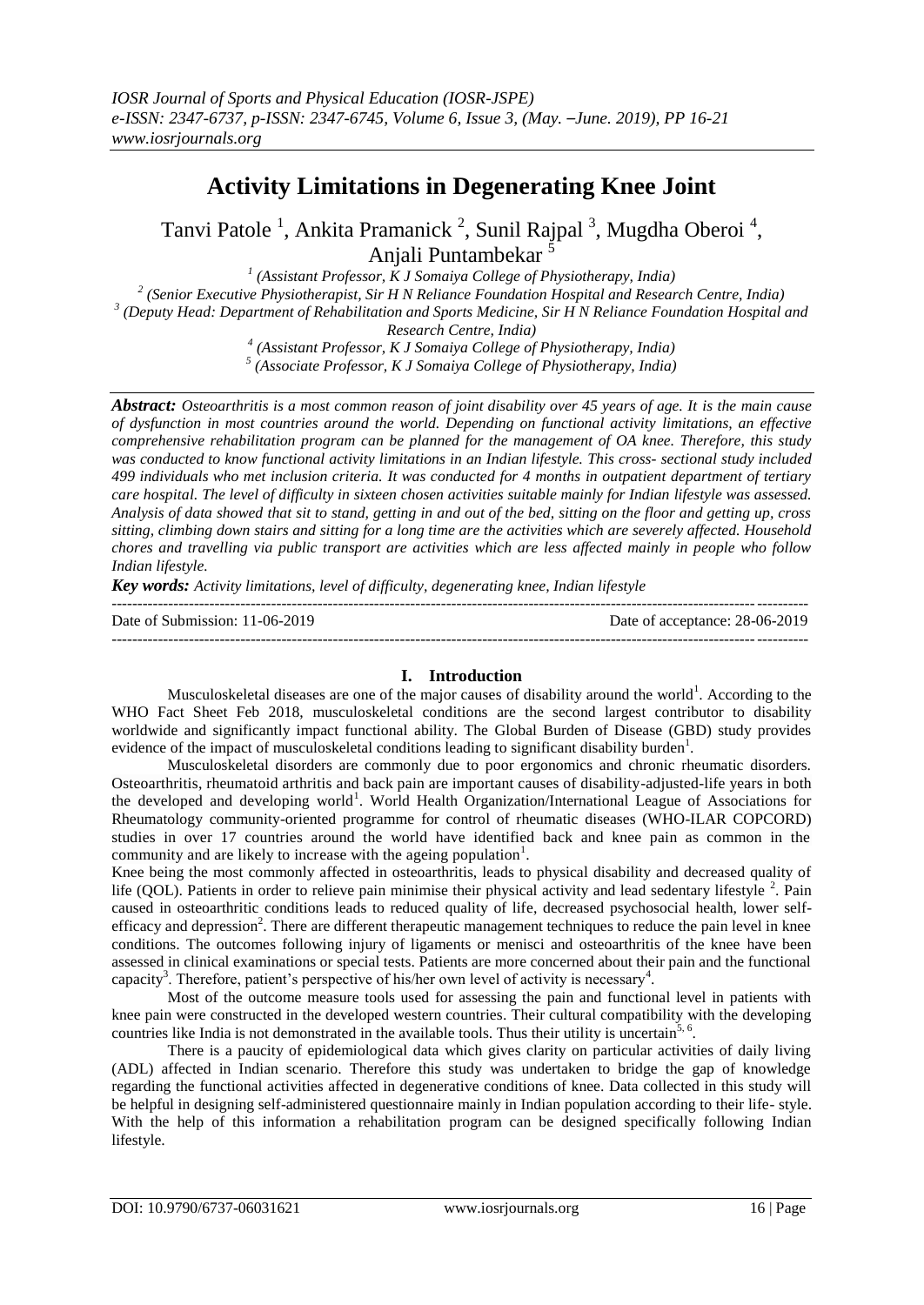## **II. Material And Methods**

This cross sectional study was conducted for 4 months in outpatient department of tertiary care hospital. 499 patients following inclusion criteria were included in this study.

**Study Design:** Cross sectional study

**Study location:** Outpatient department of Physiotherapy in tertiary care hospital

**Study Duration:** 4 months

**Sample size:** Convenient sampling, 499 patients were included

#### **Inclusion criteria:**

- 1. Patients with knee pain with underlying cause of degenerative changes on one or both knees
- 2. Kellgren and Lawrence system for classification of osteoarthritis grade 2 and above
- 3. Both males and females

### **Exclusion criteria:**

- 1. Neurological conditions
- 2. Cognitively inefficient to understand or any psychiatric illness
- 3. Trauma, fracture related of the lower- limb

Patients graded the level of difficulty in the following list of activities:

| Sr. No.        | <b>Activities</b>                        | Not difficult $(\% )$ | Difficulty due to    | Does not perform      |
|----------------|------------------------------------------|-----------------------|----------------------|-----------------------|
|                |                                          |                       |                      |                       |
|                |                                          |                       | pain $(\frac{6}{6})$ | that activity $(\% )$ |
| 1.             | Sit to stand (chair)                     | 19                    | 74                   |                       |
| $\overline{2}$ | Getting in and out of the bed            | 28                    | 67                   | 5                     |
| 3              | Straightening knee from bending position | 40                    | 51                   | 9                     |
| 4              | Full kneeling/Vajrasana/Namaz position   | 12                    | 58                   | 30                    |
| 5              | Sitting on the floor and getting up      |                       | 71                   | 22                    |
| 6              | Cross sitting                            | 11                    | 64                   | 25                    |
| 7              | Deep squatting when using Indian toilet  |                       | 59                   | 34                    |
| 8              | Dressing lower extremity                 | 45                    | 44                   | 11                    |
| 9              | Climbing stairs down                     | 14                    | 73                   | 13                    |
| 10             | Sitting for long period                  | 19                    | 69                   | 12                    |
| 11             | Workout/Exercises                        | 18                    | 45                   | 37                    |
| 12             | Picking up items from the floor          | 23                    | 54                   | 23                    |
| 13             | Household chores                         | 18                    | 38                   | 44                    |
| 14             | Walking on uneven roads/surfaces         | 10                    | 55                   | 35                    |
| 15             | Ramps/Down slope                         | 16                    | 49                   | 35                    |
| 16             | Public transport/Travelling              | 13                    | 30                   | 57                    |

### **Table no 1:** Level of difficulty

#### **Procedure methodology:**

The data collection was done by asking patients to mark intensity of pain using Numerical Pain Rating Scale (NPRS) and to mark 1, 2, and 3 respectively to grade their difficulty level, where

1) Not difficult, 2) Had difficulty due to pain and 3) Does not perform that activity

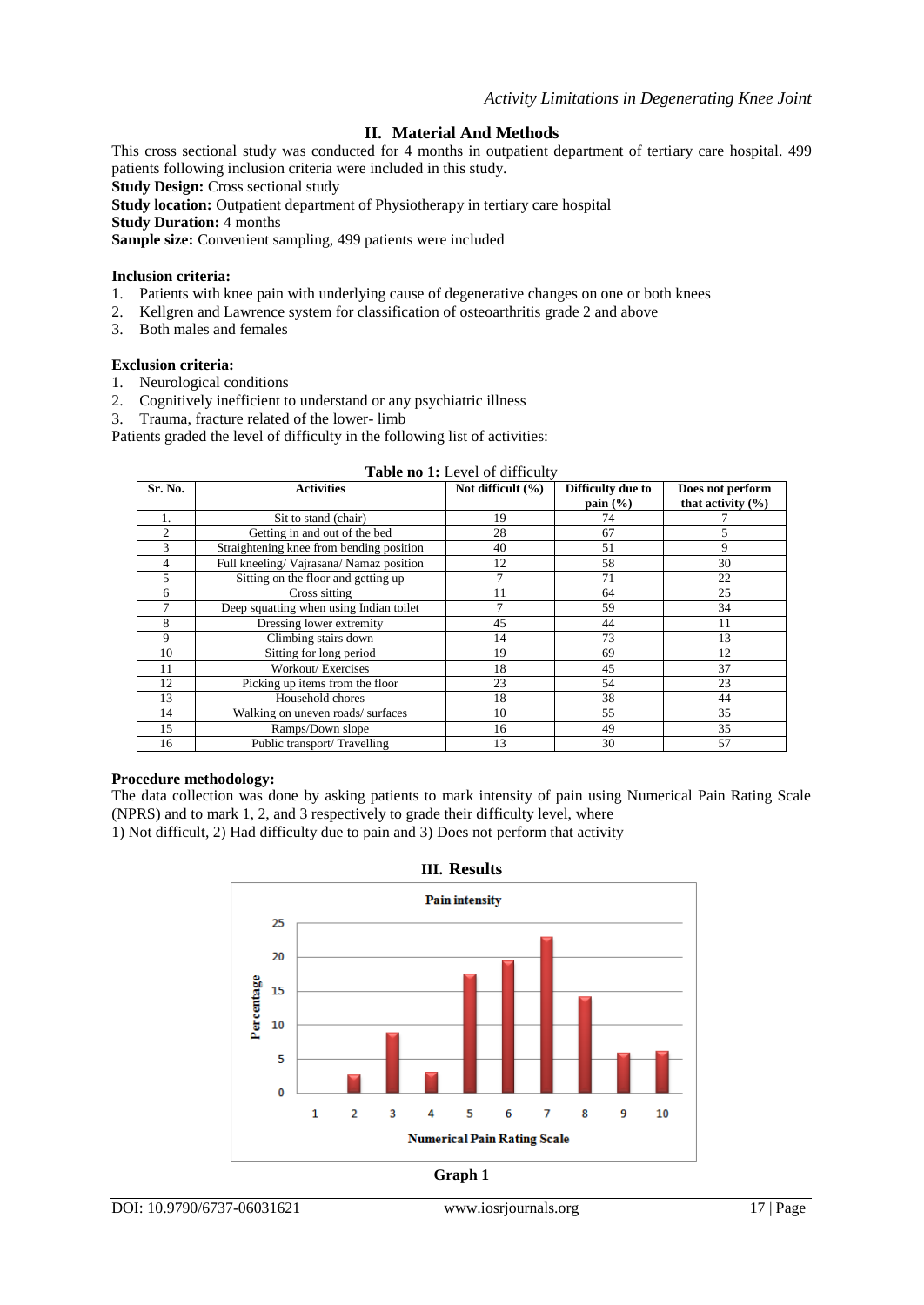Graph 1 shows that 6.01% people had intensity of pain 10 on Numerical pain rating scale (NPRS). 5.81% had intensity of pain 9. It was 14.04% for intensity of pain 8. 22.85% and 19.44% were for intensity of pain 7 and 6 respectively. Intensity of pain 5 and 4 were present in 17.43% and 3.01% respectively. It was 2.61% for intensity of pain 2.



**Graph 2**





Graph 2 shows that 74% people had difficulty to perform sit to stand, 67% people had difficulty to perform getting in and out of bed, 51% people had difficulty while straightening knee from bending position, 58% people had difficulty while kneeling, 71% people had difficulty to sit on the floor and getting up, 64% people had difficulty while going in and attending cross- sitting position, 59% people had difficulty to perform deep squatting when using Indian toilet, 44% people had difficulty while dressing lower extremity due to pain. Graph 3 shows 73% people had difficulty while climbing stairs down, 69% people had difficulty to sit for a long period in static position, 45% people had difficulty while doing exercises or workout, 54% people had difficulty to pick up items from the floor, 38% people had difficulty while doing household chores, 55% people had difficulty to walk on uneven surface, 49% people had difficulty while getting down the ramp, 30% people had difficulty while using public transport due to pain.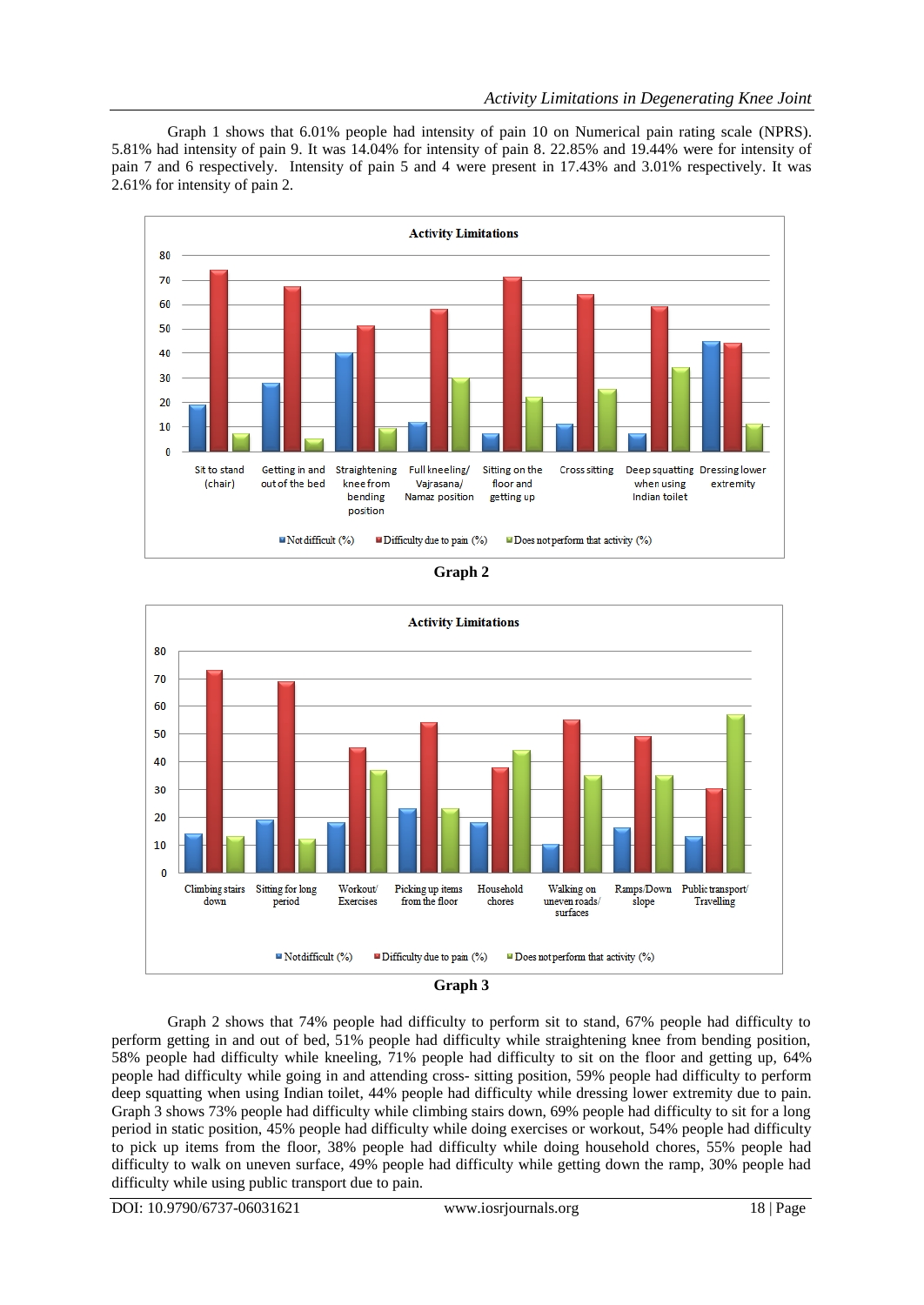## **IV. Discussion**

Symptomatic osteoarthritis  $(OA)$  causes substantial physical and psychosocial disability<sup>7</sup>. The predominant symptom in most patients is pain. This descriptive study on 499 individuals with mean age 59.02 shows that activities like sitting on the floor and getting up, getting in and out of the bed, straightening knee from bending position, full kneeling/ vajrasana/ namaz position, sitting on the floor and getting up, attaining cross sitting position , deep squatting specifically when using Indian toilet, dressing lower extremity, climbing stairs down, sitting constantly for long period, while doing workout/ exercises, picking up items from the floor with bending knee , while performing household chores, walking on uneven roads/ surfaces, getting down on the ramps/down slope, while using public transport like trains, buses, rickshaws and cabs / travelling and sit to stand from chair, give pain.

OA constitutes structural and functional failure of synovial joints<sup>8</sup>. It occurs when the equilibrium between breakdown and repair of joint tissues is not maintained<sup>9</sup>. This may cause pain, physical disability, and psychological distress<sup>7</sup>. Changes in bony structures may remain asymptomatic<sup>10</sup>. The reason of disconnect between the level of reported pain and disability and disease severity is unknown. Similar finding were seen in this study.

 Neuronal activity in the pain pathway is responsible for the joint pain generation and its exacerbation. Chemical mediators are released in the joint during inflammation. They sensitize primary afferent nerves because of which normally innocuous joint movements such as increased physical activity elicit a painful response. This is the neurophysiological basis of the sensation of pain in response to a normally non-painful stimulus such as walking $11$ .

Biological, psychological and social factors all play a significant role in pain in  $OA<sup>12</sup>$ . The perception of pain gets modified by the patient's affective status like level of depression, anxiety, or anger and cognitive state like pain beliefs, expectations and memories of pain. Age, gender, socioeconomic status, racial and cultural background, pain communication skills, and previous pain experiences can contribute to the way a patient perceives pain. Constitutional factors like self- efficacy, pain catastrophizing also play an important role in this. Along with that social support, communication is also important in understanding the pain experience. Thus, along with an effective exercise regimen, patient education involving the disease process of OA and its clinical characteristics, techniques of joint protection, OA related self-management techniques, diet control and psychologist consult on coping with pain and the disability plays an important role in management of knee osteoarthritis<sup>13</sup>. To lead an effective patient education program, it is essential to understand the painful activities depending on the culture and daily activities of the patient.

 Movement is kinematics and therefore, it must be considered a mechanical phenomenon. Abnormal movement are responsible for the dysfunction. They may be caused by internal, biologically produced forces. They may also result from forces external to the body. Biomechanics should be considered as an inherent part of physical therapy, as it helps in prevention, evaluation and treatment of dysfunction<sup>14</sup>. Muscle strength is a major part of both performance- based and self-reported physical function in patients with knee OA<sup>15, 16</sup>. The quadriceps femoris muscle is significantly impaired in subjects with knee  $OA^{17, 18, 19}$ . Activation deficit and atrophy contribute to quadriceps weakness<sup>20,  $\bar{2}$ 1</sup>. Hamstring and hip muscles also get involved<sup>22, 23</sup>. Patients adopt compensatory strategies to avoid pain and overcome movement dysfunction. Alterations in movement patterns have already been described during activities of daily life, including gait  $^{22, 23}$ , stair climbing  $^{24, 25}$  and  $\frac{1}{\sqrt{2}}$  sit-to-stand tasks  $^{26}$  in patients with knee OA. Previous studies have shown increased weight-bearing asymmetry  $27, 28, 29$ , increased trunk lean towards the unaffected side  $27$ , less flexion of the affected knee  $26, 28$  and more flexion of the trunk  $^{26, 27, 30}$  during sit to stand movement. Affection of contra-lateral joint may be seen as a result of asymmetric loading<sup>31</sup>. Most of the Indians have traditional practices of squatting and sitting cross- legged on the floor for day-to-day activities. These activities involve high knee flexion. Wallace et al have shown that patello- femoral joint stress increases with knee joint flexion in squatting<sup>32</sup>. Studies have shown that as the knee flexion angle increases, patello- femoral joint reaction force increases<sup>33</sup>.

Kito et al  $34$  reported that the double knee action was almost completely gone during level walking in knee OA. This action is observed in level walking. It decreases energy cost and has role in impact absorption and weight bearing. It moves the center of gravity (COG) downward during stair descent <sup>35, 36</sup>. Tatsuya Igawa et al <sup>37</sup> in their study have shown that knee joint flexion angle, extension moment and negative power during the early stance phase in knee OA were smaller as compare to healthy subjects. As they could not use the knee joint to absorb the impact during the early stance phase of stair descent, they might compensate by using ipsilateral ankle kinematics and kinetics.

 Physical therapists need to make scholarly contributions in the field of biomechanics. They need to effectively apply biomechanical principles in their clinical practice to correct the movement dysfunctions.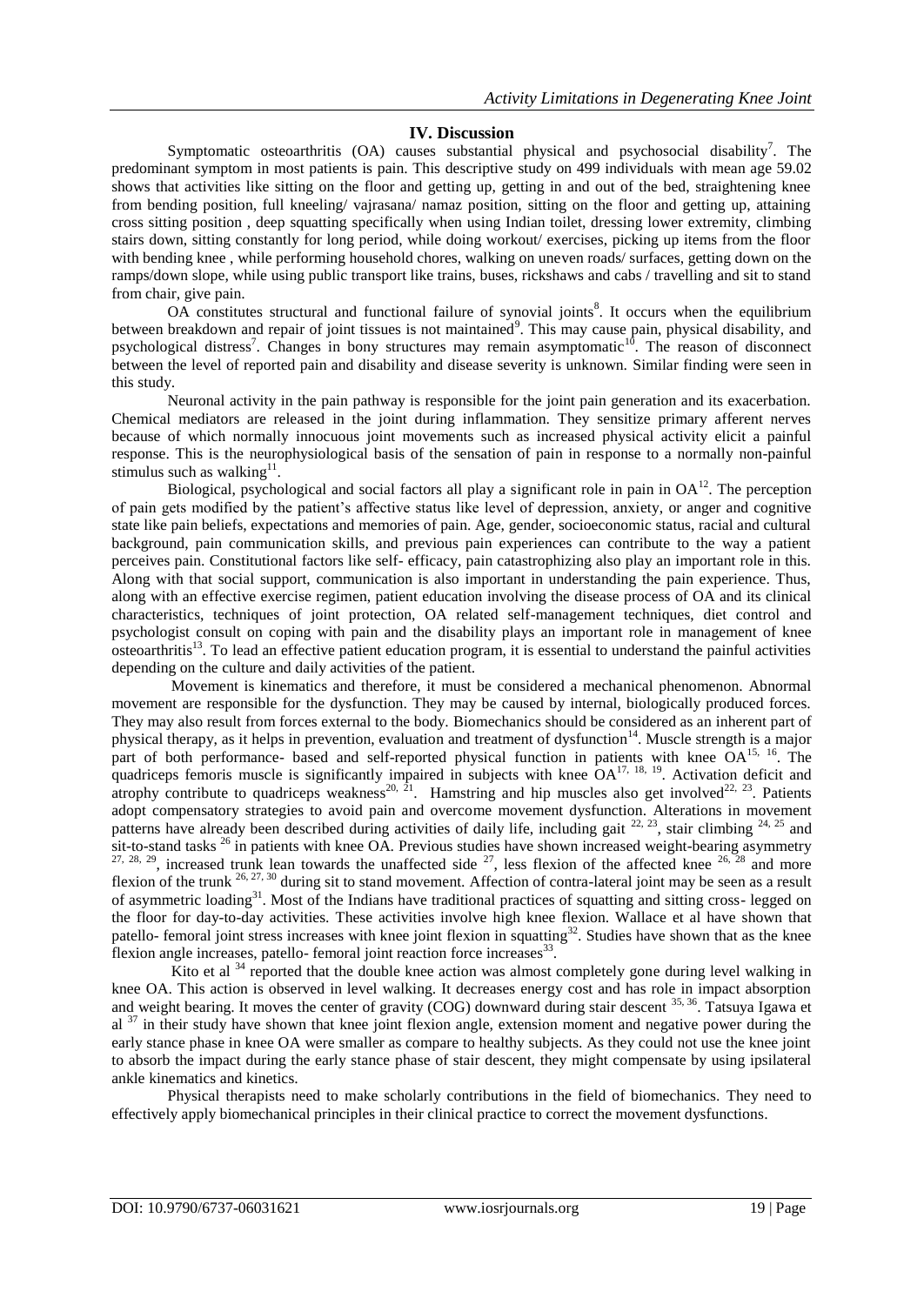#### V. **Conclusion**

 This study shows that, sit to stand, getting in and out of the bed, sitting on the floor and getting up, cross sitting, climbing down stairs and sitting for a long time are the activities which are severely affected. Straightening knee, full kneeling, dressing lower extremity, doing workout / exercises, walking on uneven surface and ramps/ down slope are the activities the activities which are moderately affected. Household chores and travelling via public transport are activities which are less affected in Indian population.

#### **References**

- [1]. Brooks, P.M. The burden of musculoskeletal disease—a global perspective. Clin Rheumatol. 2006; 25: 778.
- [2]. Ali Reza Mohajjel Aghdam, Susan Kolahi , Hadi Hasankhani, Mozhghan Behshid, Zhaleh Varmaziar. The relationship between pain and physical function in adults with Knee Osteoarthritis. International Research Journal of Applied and Basic Sciences.2013; 4  $(5)$ : 1102-1106.
- [3]. Ewa M. Roos, Harald P. Roos, L. Stefan Lohmander, Charlotte Ekdahl, Bruce D. Beynnon. Knee Injury and Osteoarthritis Outcome Score Development of a Self-Administered Outcome Measure. JOSPT. 1998; 78 (2): 88- 96.
- [4]. Monica R. Maly, Patrick A. Costigan, Sandra J. Olney. Determinants of Self-Report Outcome Measures in People with Knee Osteoarthritis. Arch Phys Med Rehabil. 2006; 87 (1):96- 104.
- [5]. S. Saxena, k. Chandiramani, r. Bhargava. WHOQOL-Hindi: A questionnaire for assessing quality of life in health care settings in India. The national medical journal of India. 1998; 11(4): 155-7.
- [6]. Sue D. Barber-Westin, Frank R. Noyes et al. Knee Arthroplasty and Patellofemoral Rating Systems. Noyes' knee disorders surgery, rehabilitation, clinical outcomes. 2<sup>nd</sup> ed. Elsevier publishing; 2017. p1235-1244.
- [7]. Guccione AA, Felson DT, Anderson JJ, Anthony JM, Zhang Y, Wilson PW, et al. The effects of specific medical conditions on the functional limitations of elders in the Framingham Study. American Journal of Public Health. 1994; 84(3):351–358.
- [8]. Nuki G. Osteoarthritis: a problem of joint failure. Zeitschrift fur Rheumatologie. 1999; 58(3):142–147.
- [9]. Eyre DR. Collagens and cartilage matrix homeostasis. Clinical Orthopaedics & Related Research. 2004; (427 Suppl):S118–S122.
- Hannan MT, Felson DT, Pincus T. Analysis of the discordance between radiographic changes and knee pain in osteoarthritis of the knee. Journal of Rheumatology. 2000; 27(6):1513–1517.
- [11]. David J. Hunter, et al. The symptoms of OA and the genesis of pain. Rheum Dis Clin North Am. 2008; 34(3): 623–643.
- [12]. Dieppe PA, Lohmander LS. Pathogenesis and management of pain in osteoarthritis. Lancet 2005; 365 (9463):965–973.
- [13]. Brian T. Maurer, Alan G, Stern, Bruce Kinossian, Karen D. Cook, H. Ralph Schumacher. Osteoarthritis of the Knee: Isokinetic Quadriceps Exercise versus an Educational Intervention. Arch Phys Med Rehabil.1999; 80: 1293- 9.
- [14]. Gary L Smidt, et al. Biomechanics and Physical Therapy: A Perspective. PHYS THER. 1984; 64:1807-1808.
- [15]. Liikavainio T, Lyytinen T, Tyrväinen E, Sipilä S, Arokoski JP. Physical function and properties of quadriceps femoris muscle in men with knee osteoarthritis. Arch Phys Med Rehabil. 2008; 89(11):2185-2194.
- [16]. Maly MR, Costigan PA, Olney SJ. Determinants of self-report outcome measures in people with knee osteoarthritis. Arch Phys Med Rehabil. 2006; 87(1):96-104.
- [17]. Berth A, Urbach D, Awiszus F. Improvement of voluntary quadriceps muscle activation after total knee arthroplasty. Arch Phys Med Rehabil. 2002; 83(10):1432-1436.
- [18]. Cheing GLY, Hui-Chan CWY. The motor dysfunction of patients with knee osteoarthritis in a Chinese population. Arthritis Care Res. 2001; 45(1):62-68.
- [19]. Diracoglu D, Baskent A, Yagci I, Ozcakar L, Aydin R. Isokinetic strength measurements in early knee osteoarthritis. Acta Reumatol Port. 2009; 34(1):72-77.
- [20]. Ikeda S, Tsumura H, Torisu T. Age-related quadriceps-dominant muscle atrophy and incident radiographic knee osteoarthritis. J Orthop Sci. 2005; 10(2):121-126.
- [21]. Pietrosimone BG, Hertel J, Ingersoll CD, Hart JM, Saliba SA. Voluntary quadriceps activation deficits in patients with tibiofemoral osteoarthritis: a meta-analysis. PM R. 2011; 3(2):153-162.
- [22]. Costa RA, Oliveira LM, Watanabe SH, Jones A, Natour J. Isokinetic assessment of the hip muscles in patients with osteoarthritis of the knee. Clinics (Sao Paulo). 2010; 65(12):1253-1259.
- [23]. Emrani A, Bagheri H, Hadian MR, Jabal-Ameli M, Olyaei GR, Talebian S. Isokinetic strength and functional status in knee osteoarthritis. J Phys Ther Sci. 2006; 18(2):107-114.
- [24]. J. L. Asay, A. M¨undermann, and T. P. Andriacchi. Adaptive patterns of movement during stair climbing in patients with knee osteoarthritis. Journal of Orthopaedic Research. 2009; 27(3); 325–329.
- [25]. G. H. Gonc¸alves, L. F. A. Selistre, M. Petrella, and S. M. Mattiello. Kinematic alterations of the lower limbs and pelvis during an ascending stairs task are associated with the degree of knee osteoarthritis severity. Knee. 2017; 24 (2): 295– 304.
- [26]. G. Bouchouras, G. Patsika, V. Hatzitaki, and E. Kellis. Kinematics and knee muscle activation during sit-to-stand movement in women with knee osteoarthritis. Clinical Biomechanics. 2015; 30(6): 599–607.
- [27]. K. Turcot, S. Armand, D. Fritschy, P. Hofmeyer, and D. Sit-to-stand alterations in advanced knee osteoarthritis. Gait & Posture. 2012; 36 (1): 68–72.
- [28]. C. L. Christiansen and J. E. Stevens-Lapsley. Weight-bearing asymmetry in relation to measures of impairment and functional mobility for people with knee osteoarthritis. Archives of Physical Medicine and Rehabilitation. 2010; 91(10): 1524– 1528.
- [29]. M. C. Boonstra, P. J. A. Schwering, M. C. De Waal Malefjt, and N. Verdonschot. Sit-to-stand movement as a performancebased measure for patients with total knee arthroplasty. Physical therapy in Sport. 2010; 90 (2): 149–156.
- [30]. M. Anan, K. Shinkoda, K. Suzuki, M. Yagi, T. Ibara, and N. Kito. Do patients with knee osteoarthritis perform sit-to-stand motion efciently. Gait & Posture. 2015; 41 (2): 488–492.
- [31]. N. Shakoor, D. E. Hurwitz, J. A. Block, S. Shott, and J. P. Case. Asymmetric knee loading in advanced unilateral hip osteoarthritis. Arthritis & Rheumatology. 2003; 48 (6): 1556–1561.
- [32]. Wallace DA et al. Patellofemoral kinetics while squatting with and without an external load. J Orthop Sports Phys Ther. 2002; 32(4): 141- 148.
- [33]. Farrokhi et al. Individuals with patella- femoral pain exhibit greater patella- femoral; pain. Med Sci Sports Exerc. 2002; 34 (10): 1582- 1593.
- [34]. Kito N, Shinkoda K, Yamasaki T, et al.: Contribution of knee adduction moment impulse to pain and disability in Japanese women with medial knee osteoarthritis. Clin Biomech. 2010; 25: 914–919.